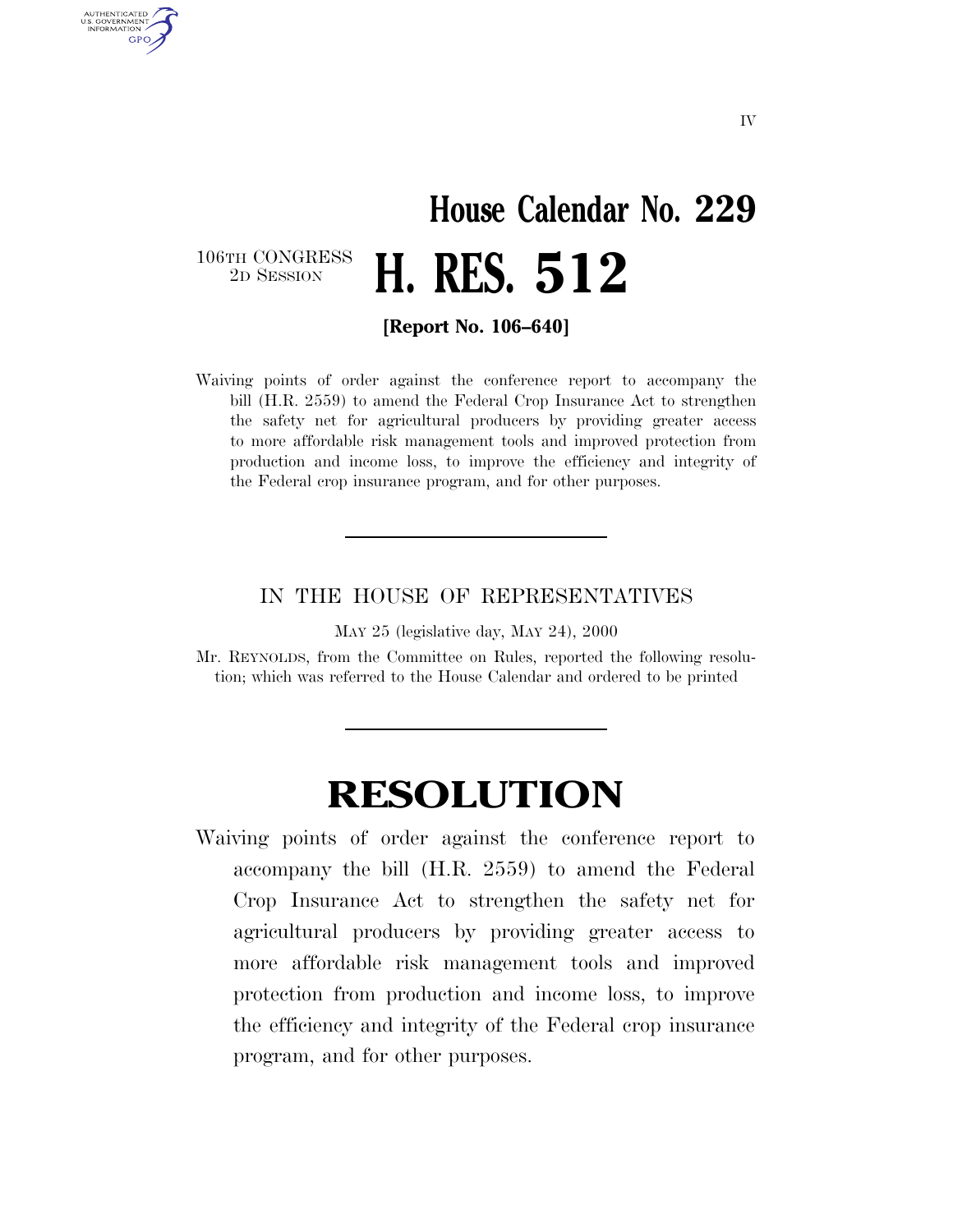*Resolved,* That upon adoption of this resolution it shall be in order to consider the conference report to ac- company the bill (H.R. 2559) to amend the Federal Crop Insurance Act to strengthen the safety net for agricultural producers by providing greater access to more affordable risk management tools and improved protection from pro- duction and income loss, to improve the efficiency and in- tegrity of the Federal crop insurance program, and for other purposes. All points of order against the conference report and against its consideration are waived. The con-ference report shall be considered as read.